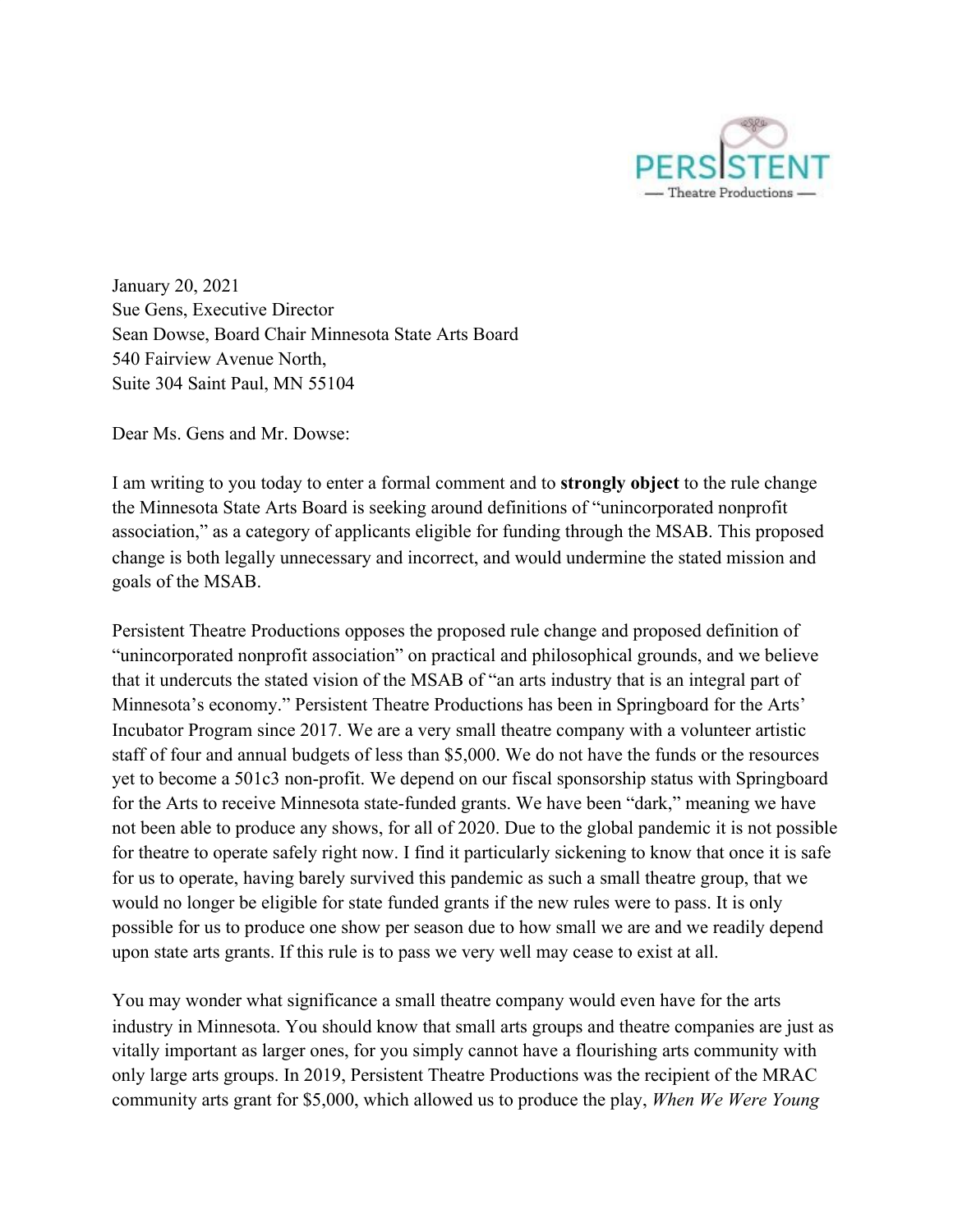

*and Unafraid* by Sarah Treem — a powerful play about women surviving domestic abuse. During this production we partnered with Tubman, a local organization that provides numerous services for women and children experiencing domestic violence, and had local advocates come in and educate the audiences on domestic abuse. We also partnered with local women artists who displayed art that empowered women in a gallery attached to the theatre space we rented. This show ran for three weeks and while we had a small house of only forty five, we filled it almost every show and it directly impacted our audiences by educating them about domestic violence and giving them the needed resources to make a difference. We would not have been able to have the groundbreaking partnerships on this production without the MRAC grant. We also would not have been able to produce a play of artistic excellence without the grant.

While \$5,000 may not seem like much money, it allowed us to hire qualified talented designers, who were able to create professional sets and costumes, and actors who played the roles with excellence. Most importantly, it allowed us to pay our artists, even though small amounts, some money for their work. The money we make in ticket sales and fundraising is significantly less than what a state arts grant could provide us and it is not enough to produce high quality theatre. If we are to rely solely on ticket sales and fundraising efforts, it also makes it virtually impossible for us to grow both artistically and financially. Putting all of our focus on fundraising and sales while being such a small group of four takes all of our energy and effort away from the artistic and community aspects of a show, and from the overall quality.

Aside from directly impacting the community and producing works of artistic excellence, Persistent Theatre Productions has also, in the three short years of our operation, given many artists massive career growth. We have hired many actors and designers who were just starting out, looking to make their break into the Twin Cities theatre scene, and went onto work at larger theatre companies such as TRP, The Guthrie, and the History Theatre. Building up one's resume with smaller theatre companies is almost always the path to working at larger theatre companies such as the Guthrie. At Persistent Theatre Productions we put on work of excellency that allows theatre artists to grow, explore their craft, and help build their resumes. Most importantly, Persistent Theatre Productions is about women in theatre changing how we all relate in the world, one untold story at a time. We only produce plays written by women and about women, and we make every effort to prioritize hiring women directors, designers, and actors. This is because in American theatre, women are vastly underemployed compared to men, especially female designers, playwrights and directors. Taking away our eligibility to receive Minnesota